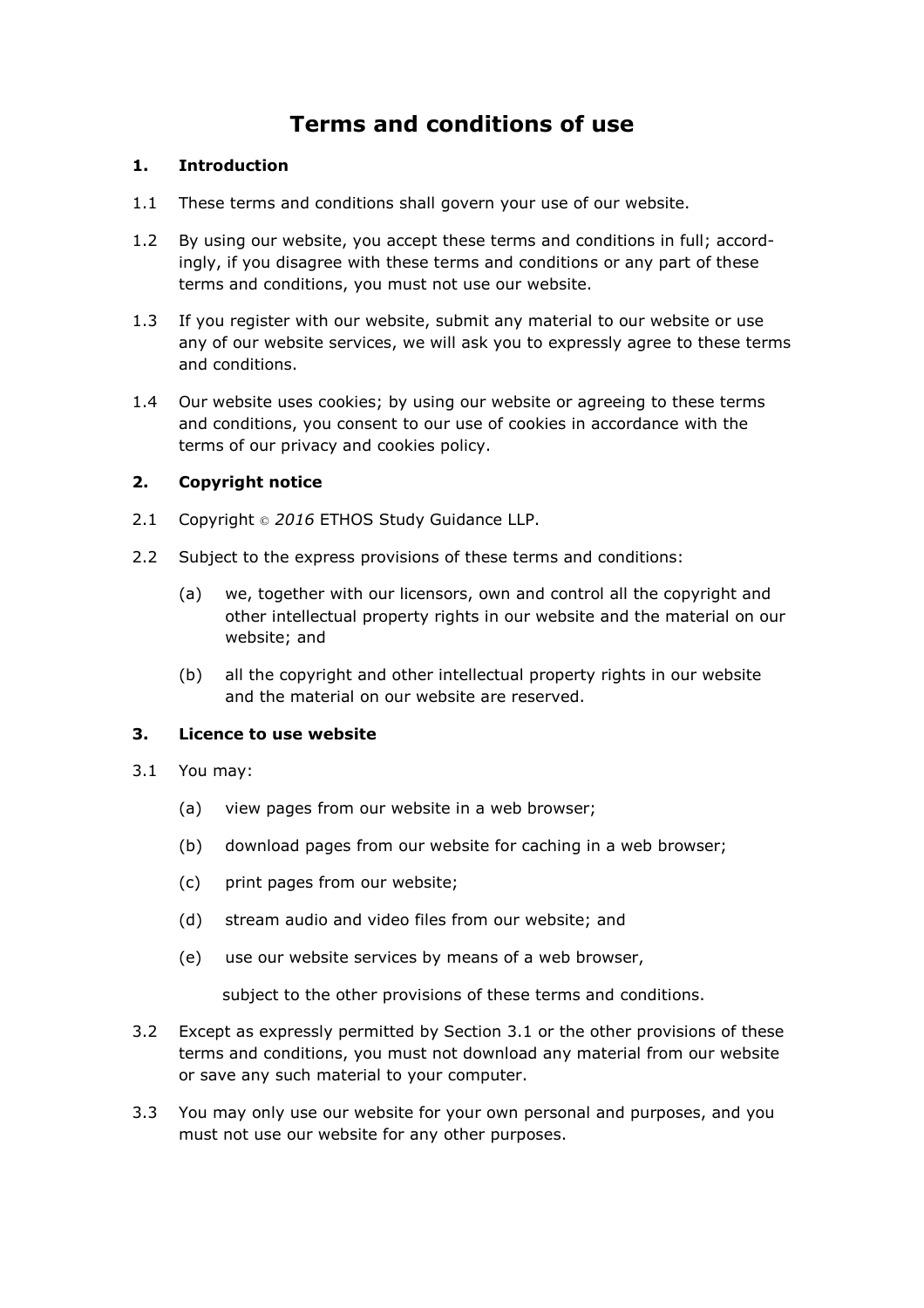- 3.4 Except as expressly permitted by these terms and conditions, you must not edit or otherwise modify any material on our website.
- 3.5 Unless you own or control the relevant rights in the material, you must not:
	- (a) republish material from our website (including republication on another website);
	- (b) sell, rent or sub-license material from our website;
	- (c) show any material from our website in public;
	- (d) exploit material from our website for a commercial purpose; or
	- (e) redistribute material from our website, save to the extent expressly permitted by these terms and conditions.
- 3.6 We reserve the right to restrict access to areas of our website, or indeed our whole website, at our discretion; you must not circumvent or bypass, or attempt to circumvent or bypass, any access restriction measures on our website.

#### **4. Downloadable content**

- 4.1 We may from time to time make available on the website downloadable content (such as brochures).
- 4.2 In addition to the rights granted under Section 3.1 above, you may redistribute print and electronic copies of downloadable content within your business, organisation, providing that copies of downloadable content must not be edited or amended in any way and must retain:
	- (a) the name of our company;
	- (b) any disclaimers, copyright notices and other legal notices; and
	- (c) any authorial credits.

# **5. Acceptable use**

- 5.1 You must not:
	- (a) use our website in any way or take any action that causes, or may cause, damage to the website or impairment of the performance, availability or accessibility of the website;
	- (b) use our website in any way that is unlawful, illegal, fraudulent or harmful, or in connection with any unlawful, illegal, fraudulent or harmful purpose or activity;
	- (c) use our website to copy, store, host, transmit, send, use, publish or distribute any material which consists of (or is linked to) any spyware,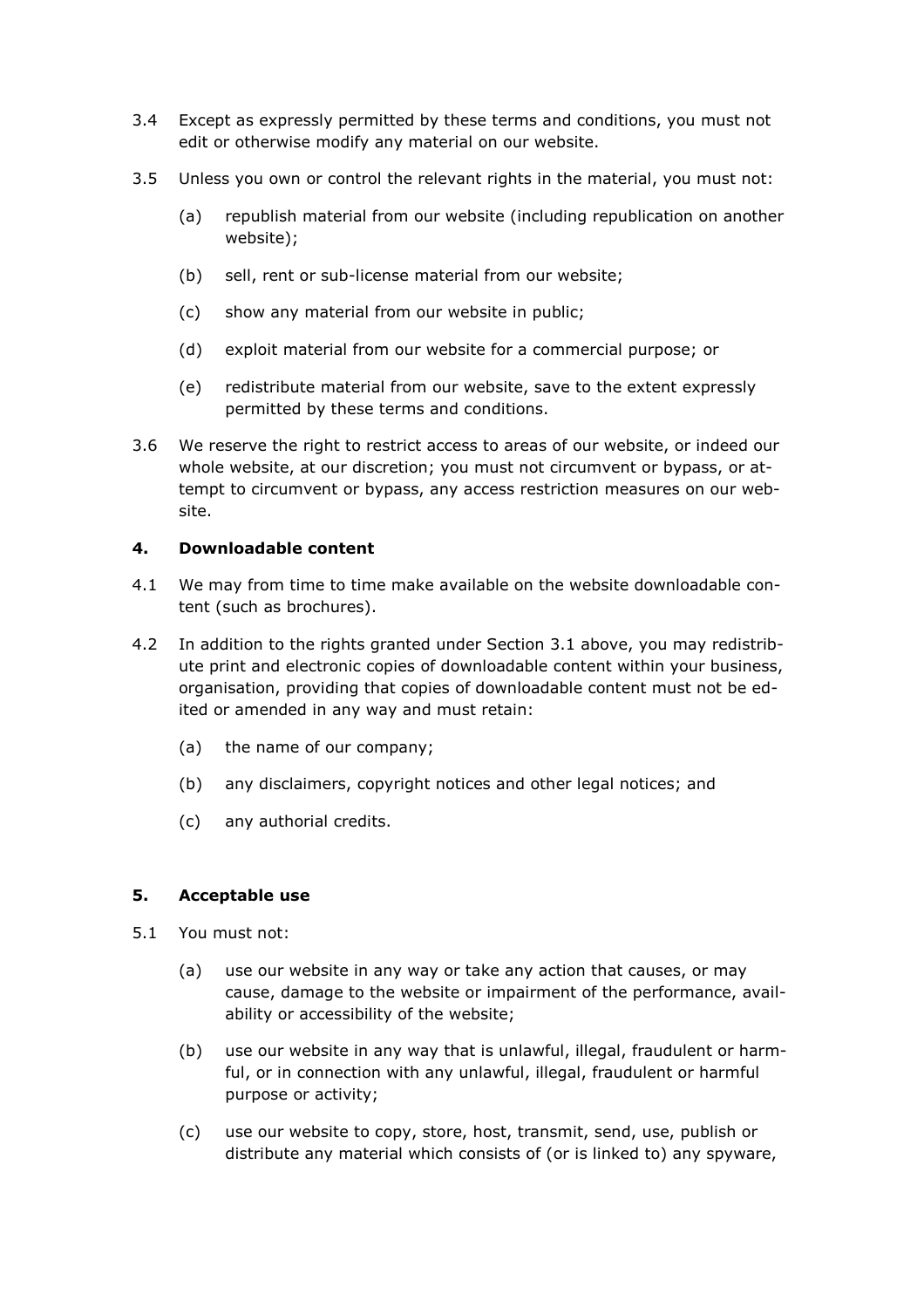computer virus, Trojan horse, worm, keystroke logger, rootkit or other malicious computer software;

- (d) conduct any systematic or automated data collection activities (including without limitation scraping, data mining, data extraction and data harvesting) on or in relation to our website without our express written consent;
- (e) access or otherwise interact with our website using any robot, spider or other automated means, except for the purpose of search engine indexing;
- (f) violate the directives set out in the robots.txt file for our website; or
- (g) use data collected from our website for any direct marketing activity (including without limitation email marketing, SMS marketing, telemarketing and direct mailing).
- 5.2 You must ensure that all the information you supply to us through our website, or in relation to our website, is true, accurate, current, complete and non-misleading.
- 6. Testimonials
- 6.1 This Section 6 governs all testimonials relating to our business that you send to us, whether through our website, by email or otherwise.
- 6.2 The licensing of testimonials shall be governed by this Section 6.
- 6.3 You grant to us an exclusive, worldwide, royalty-free licence to:
	- (a) edit your testimonials, providing that such editing shall not materially distort the meaning of any testimonial;
	- (b) publish your testimonials on our website and in such other print and electronic media as we may determine from time to time; and
	- (c) publish, together with each testimonial, the name and logo of the business and the name and job title of the person giving the testimonial or when the testimonials is provided in personal capacity, the first name of the person giving the testimonial.
- 6.4 You grant to us the right to sub-license the rights licensed under Section 6.3.
- 6.5 You grant to us the right to bring an action for infringement of the rights licensed in Section 6.3.
- 7. Recruitment
- 7.1 We may from time to time publish, on our website, advertisements for job opportunities within our organisation.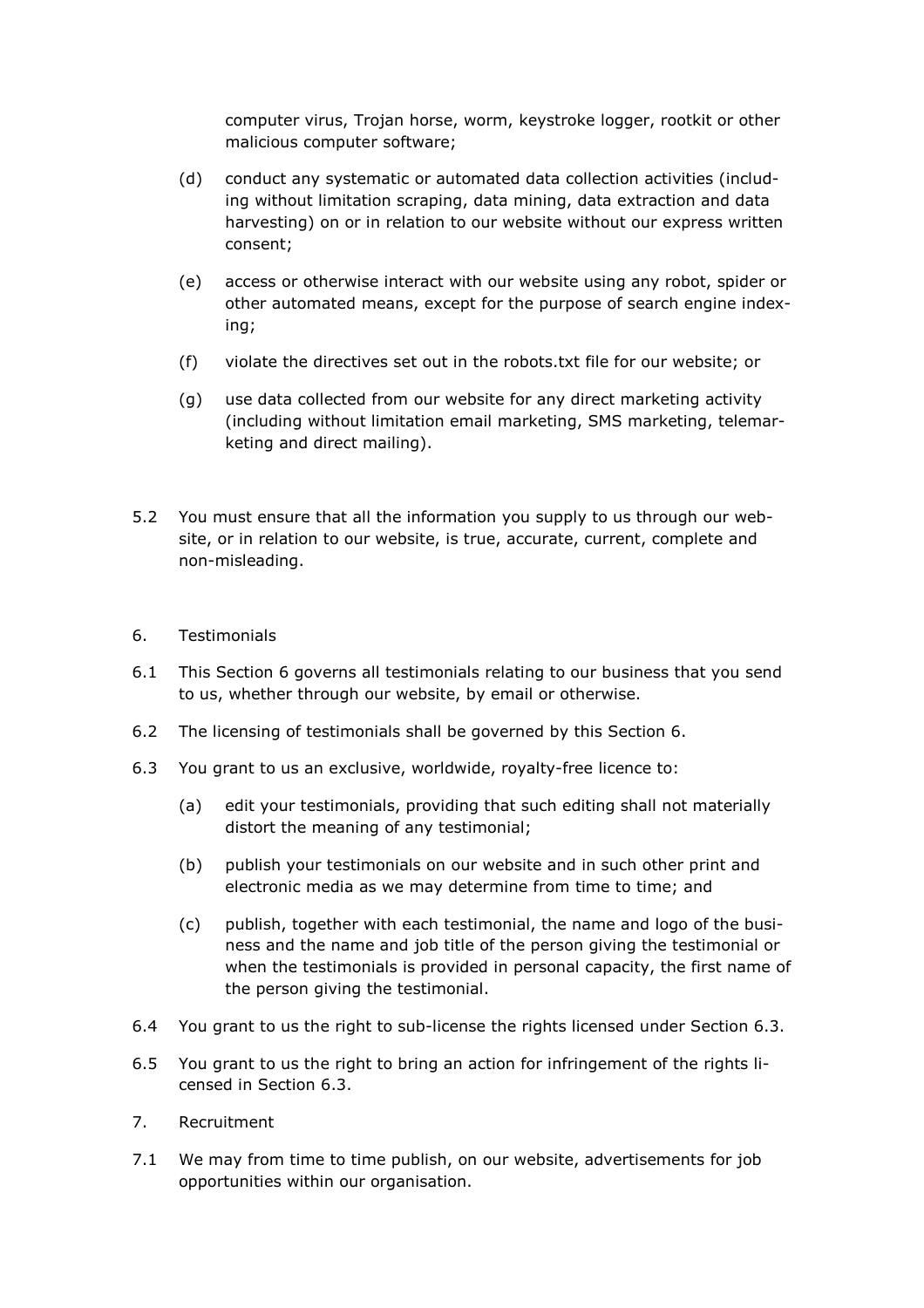- 7.2 We reserve the right to update information concerning the job opportunities posted on our website (including without limitation job descriptions, candidate requirements, application procedures and application deadlines).
- 7.3 We do not guarantee that we will consider all applications for job opportunities; nor do we guarantee that persons meeting the published candidate requirements will proceed to the next stage of the recruitment process. However, we will ensure that the application process is conducted in accordance with all applicable laws, including applicable discrimination laws.
- 7.4 We will treat all information forming part of a job application as confidential and] in accordance with our privacy and cookies policy.
- 7.5 You should keep a copy of all information that you supply as part of a job application. We will not return hard copy job applications to candidates.

#### **8. Report abuse**

- 8.1 If you learn of any unlawful material or activity on our website, or any material or activity that breaches these terms and conditions, please let us know.
- 8.2 You can let us know about any such material or activity by email:

contact@ethos-sg.com.

#### **9. Limited warranties**

- 9.1 We do not warrant or represent:
	- (a) the completeness or accuracy of the information published on our website;
	- (b) that the material on the website is up to date; or
	- (c) that the website or any service on the website will remain available.
- 9.2 We reserve the right to discontinue or alter any or all of our website services, and to stop publishing our website, at any time in our sole discretion without notice or explanation; and save to the extent expressly provided otherwise in these terms and conditions, you will not be entitled to any compensation or other payment upon the discontinuance or alteration of any website services, or if we stop publishing the website.
- 9.3 To the maximum extent permitted by applicable law and subject to Section 10.1, we exclude all representations and warranties relating to the subject matter of these terms and conditions, our website and the use of our website.

# **10. Limitations and exclusions of liability**

- 10.1 Nothing in these terms and conditions will:
	- (a) limit or exclude any liability for death or personal injury resulting from negligence;
	- (b) limit or exclude any liability for fraud or fraudulent misrepresentation;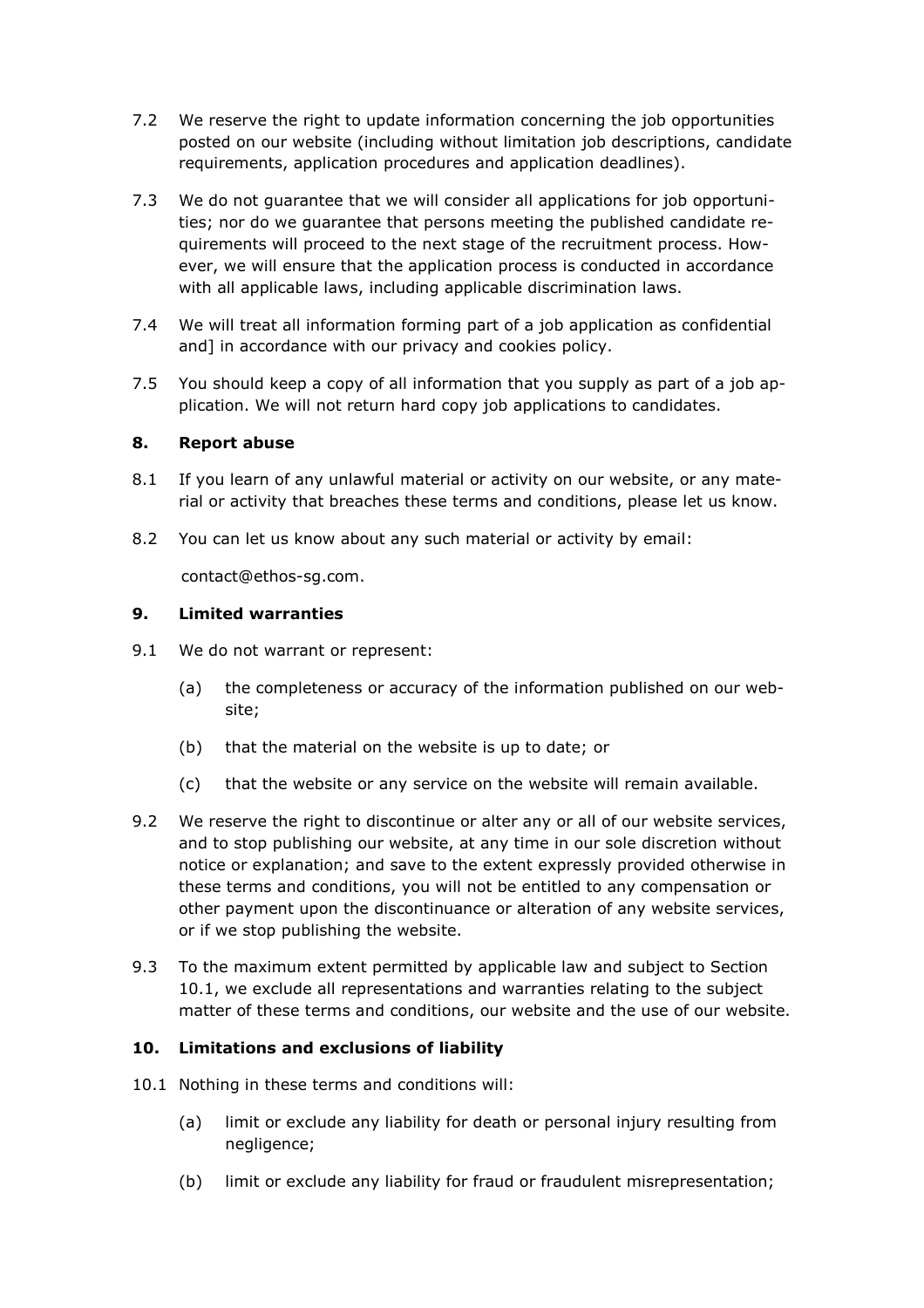- (c) limit any liabilities in any way that is not permitted under applicable law; or
- (d) exclude any liabilities that may not be excluded under applicable law.
- 10.2 The limitations and exclusions of liability set out in this Section 16 and elsewhere in these terms and conditions:
	- (a) are subject to Section 10.1; and
	- (b) govern all liabilities arising under these terms and conditions or relating to the subject matter of these terms and conditions, including liabilities arising in contract, in tort (including negligence) and for breach of statutory duty, except to the extent expressly provided otherwise in these terms and conditions.
- 10.3 To the extent that our website and the information and services on our website are provided free of charge, we will not be liable for any loss or damage of any nature.
- 10.4 We will not be liable to you in respect of any losses arising out of any event or events beyond our reasonable control.
- 10.5 We will not be liable to you in respect of any business losses, including (without limitation) loss of or damage to profits, income, revenue, use, production, anticipated savings, business, contracts, commercial opportunities or goodwill.
- 10.6 We will not be liable to you in respect of any loss or corruption of any data, database or software.
- 10.7 We will not be liable to you in respect of any special, indirect or consequential loss or damage.
- 10.8 You accept that we have an interest in limiting the personal liability of our officers and employees and, having regard to that interest, you acknowledge that we are a limited liability entity; you agree that you will not bring any claim personally against our officers or employees in respect of any losses you suffer in connection with the website or these terms and conditions (this will not, of course, limit or exclude the liability of the limited liability entity itself for the acts and omissions of our officers and employees).

# **11. Breaches of these terms and conditions**

- 11.1 Without prejudice to our other rights under these terms and conditions, if you breach these terms and conditions in any way, or if we reasonably suspect that you have breached these terms and conditions in any way, we may:
	- (a) send you one or more formal warnings;
	- (b) temporarily suspend your access to our website;
	- (c) permanently prohibit you from accessing our website;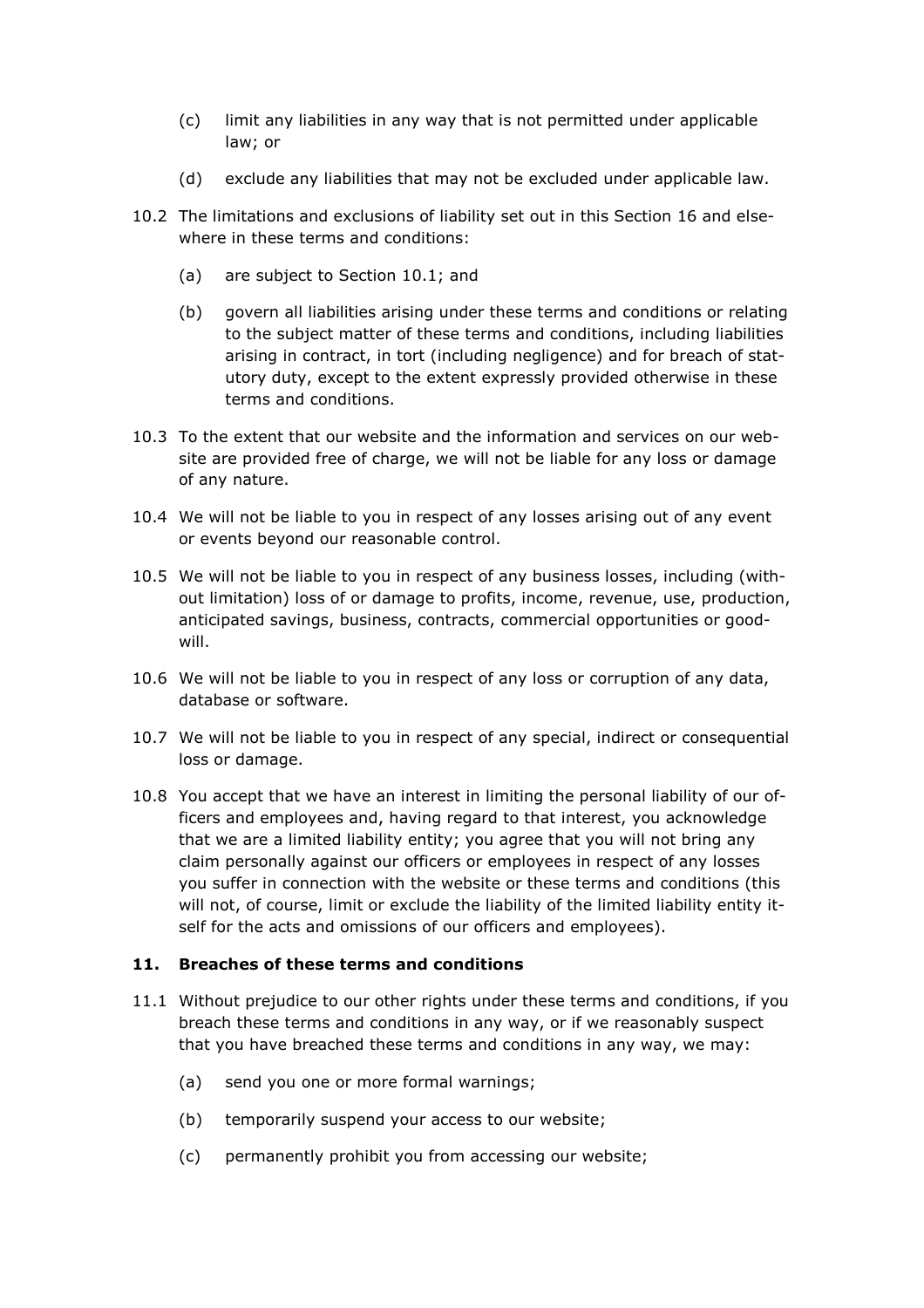- (d) block computers using your IP address from accessing our website;
- (e) contact any or all of your internet service providers and request that they block your access to our website;
- (f) commence legal action against you, whether for breach of contract or otherwise; and/or
- (g) suspend or delete your account on our website.
- 11.2 Where we suspend or prohibit or block your access to our website or a part of our website, you must not take any action to circumvent such suspension or prohibition or blocking (including without limitation creating and/or using a different account).

# **12. Third party websites**

- 12.1 Our website includes hyperlinks to other websites owned and operated by third parties; such hyperlinks are not recommendations.
- 12.2 We have no control over third party websites and their contents, and subject to Section 16.1 we accept no responsibility for them or for any loss or damage that may arise from your use of them.

#### **13. Variation**

- 13.1 We may revise these terms and conditions from time to time.
- 13.2 The revised terms and conditions shall apply to the use of our website from the date of publication of the revised terms and conditions on the website, and you hereby waive any right you may otherwise have to be notified of, or to consent to, revisions of these terms and conditions.

# **14. Assignment**

- 14.1 You hereby agree that we may assign, transfer, sub-contract or otherwise deal with our rights and/or obligations under these terms and conditions.
- 14.2 You may not without our prior written consent assign, transfer, sub-contract or otherwise deal with any of your rights and/or obligations under these terms and conditions.

# **15. Severability**

- 15.1 If a provision of these terms and conditions is determined by any court or other competent authority to be unlawful and/or unenforceable, the other provisions will continue in effect.
- 15.2 If any unlawful and/or unenforceable provision of these terms and conditions would be lawful or enforceable if part of it were deleted, that part will be deemed to be deleted, and the rest of the provision will continue in effect.